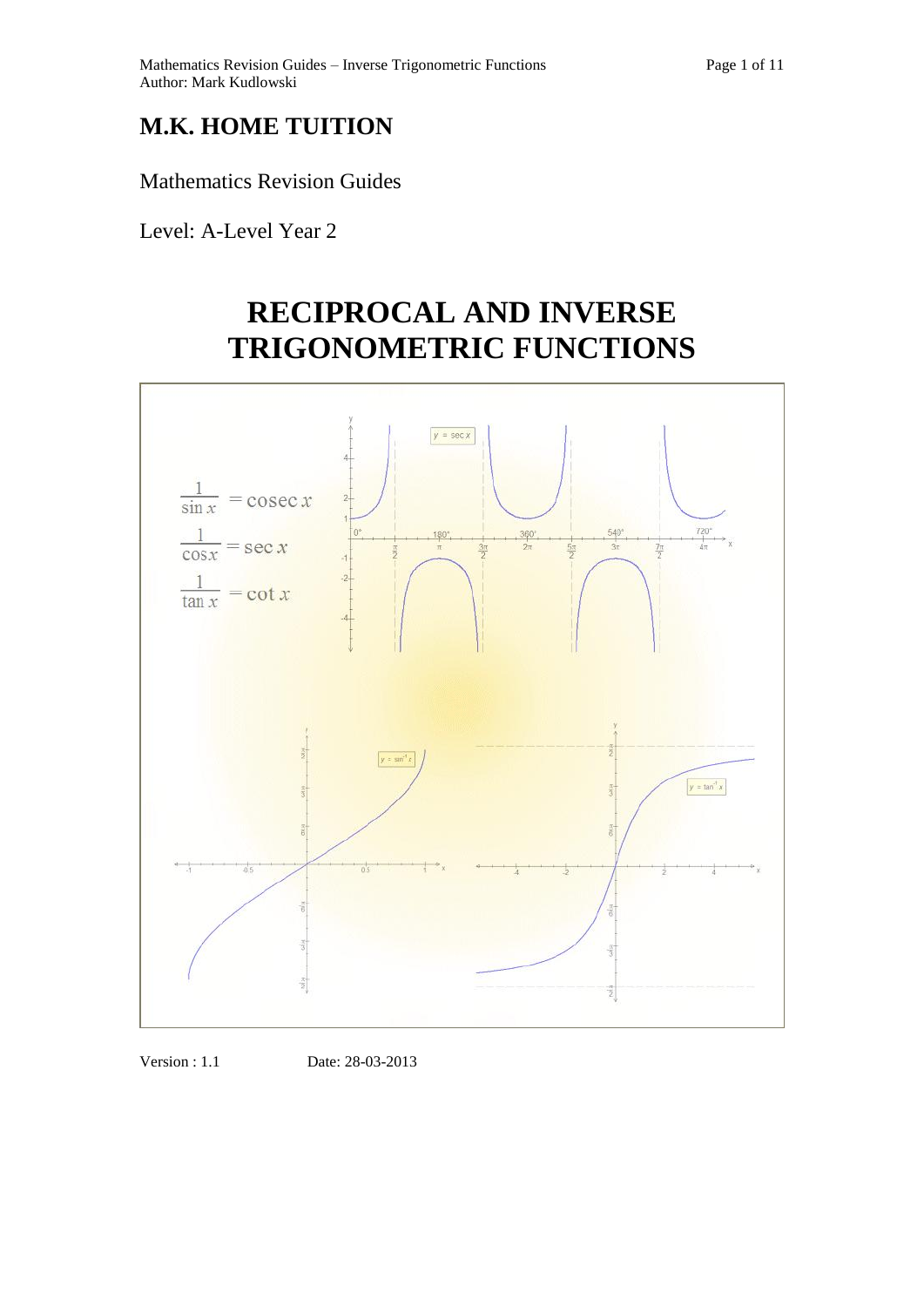## **Reciprocal Trigonometric Functions.**

The three trigonometric functions sin *x*, cos *x* and tan *x* each have a corresponding reciprocal function.

sin *x*  $\frac{1}{\ln x}$  = cosec *x* (the cosecant of *x*) cos *x*  $\frac{1}{\log x}$  = sec *x* (the secant of *x*) tan *x*  $\frac{1}{\ln x}$  = cot *x* (the cotangent of *x*)

*Never* write these reciprocal functions as  $\sin^{-1} x$ ,  $\cos^{-1} x$  or  $\tan^{-1} x$ . Those expressions are for the *inverse* functions.

## **The cosecant, cosec** *x.*

The cosecant function has a period of 360 $^{\circ}$  (2 $\pi$  in radians) to match that of the sine function. It is undefined whenever sin  $x = 0$ , i.e. when  $x = 180n^{\circ}$  or  $n\pi$  radians for integer *n*.

Like the graph of sin *x*, it has rotational symmetry of order 2 about the origin and all points on the *x*axis at multiples of 180° ( $\pi$  radians) from it. It is also symmetrical through every line  $x = \frac{1}{2}n \times 180^\circ$  (or  $\frac{1}{2}n\pi$  in radians) where *n* is odd.

Note also that, whereas

 $y = \sin x$  cannot take values *outside* the range  $-1 \le y \le 1$ ,  $y = \csc x$  cannot take values *within* the range  $-1 < y < 1$ .

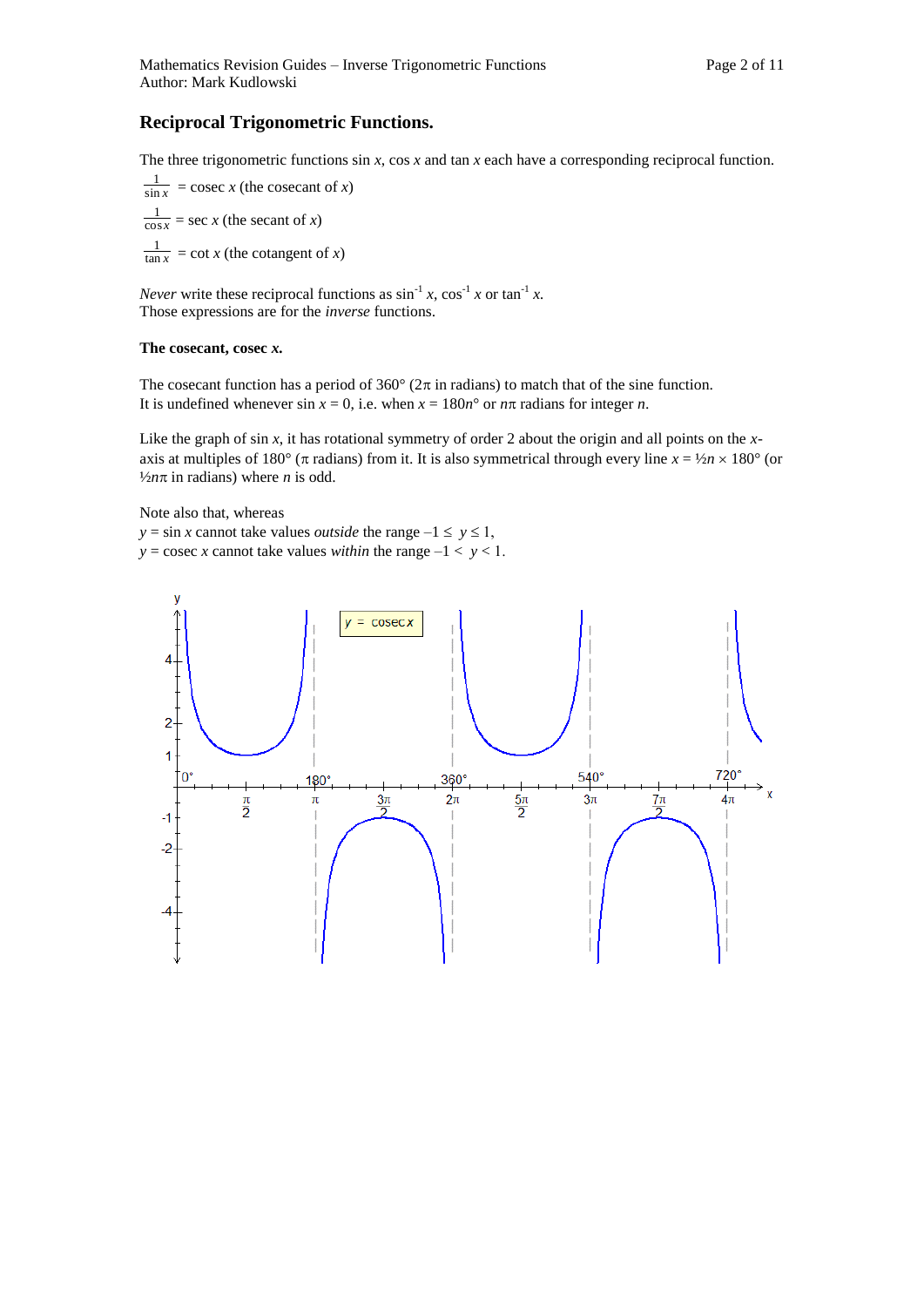## **The secant, sec** *x.*

The secant function has a period of  $360^{\circ}$  ( $2\pi$  in radians) to match that of the cosine function. Its graph is the same as that of cosec *x* translated by 90 $\degree$  ( $\pi/2$  radians) to the left.

It is undefined whenever  $\cos x = 0$ , i.e. when  $x = 90n^{\circ}$  or  $\frac{1}{2}n\pi$  radians for any odd integer *n*.

Like the graph of cos x, it has rotational symmetry of order 2 about the point  $(\pi/2,0)$  and all points on the *x*-axis at multiples of  $180^\circ$  ( $\pi$  radians) from it. It is also symmetrical through every line  $x = 180n^{\circ}$  (or  $n\pi$  radians) where *n* is an integer.

Again, just as  $y = \cos x$  cannot take values *outside* the range  $-1 \le y \le 1$ , *y* = sec *x* cannot take values *within* the range  $-1 < y < 1$ .

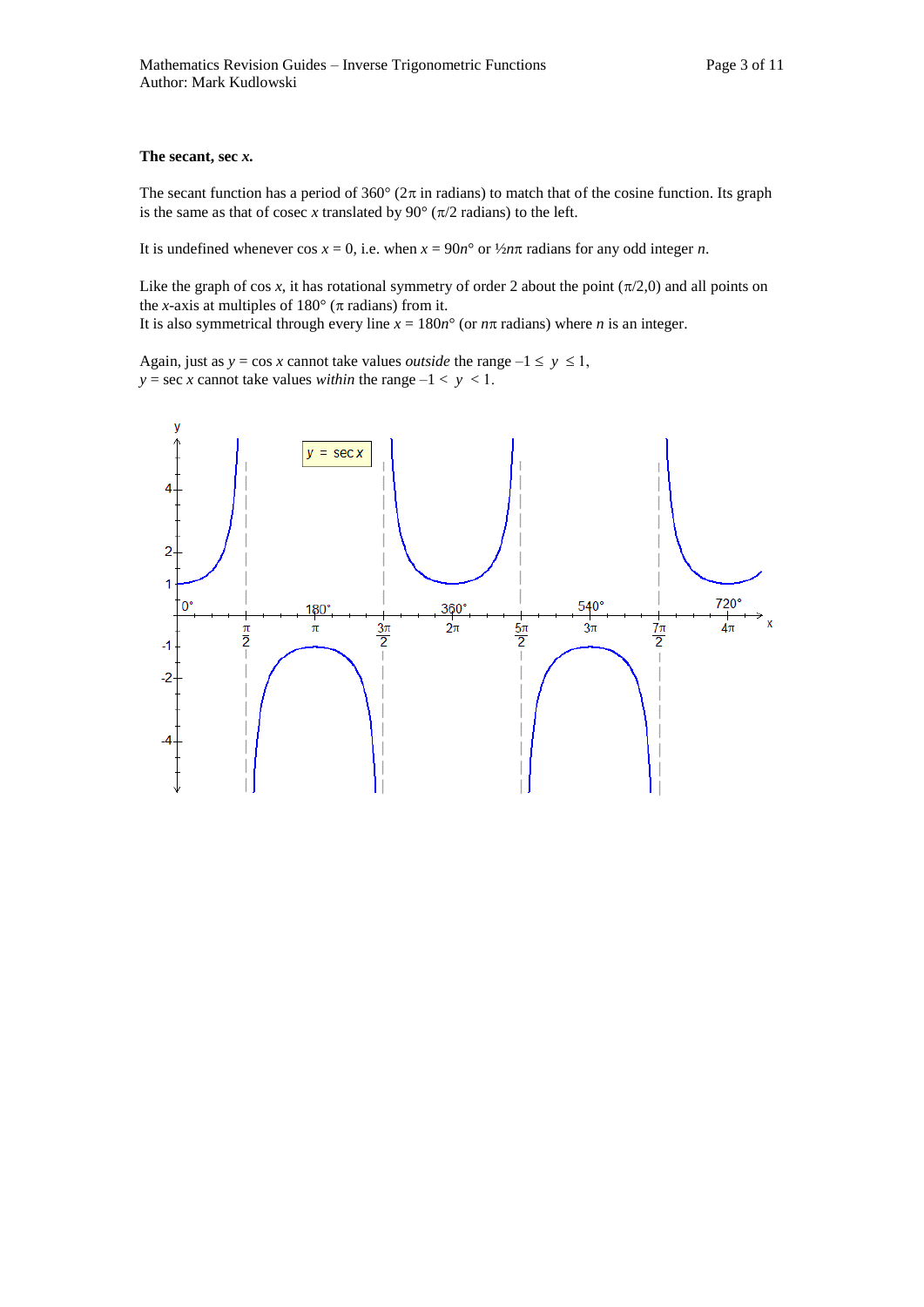## **The cotangent, cot** *x.*

The cotangent function has a period of  $180^\circ$  ( $\pi$  radians) to match that of the tangent function. Just as  $\tan x$  is undefined when cos  $x = 0$ , cot *x* is undefined whenever  $\sin x = 0$ . (cot  $x = \frac{\cos x}{\sin x}$ ). Its graph is the same as that of tan *x* reflected in the line  $x = \pi/4$  (45°) or any other line at a multiple of  $\pi$  (180°) from it. It also has rotational symmetry of order 2 about the origin and all points at multiples of  $\pi/2$  $(90^\circ)$  from it.

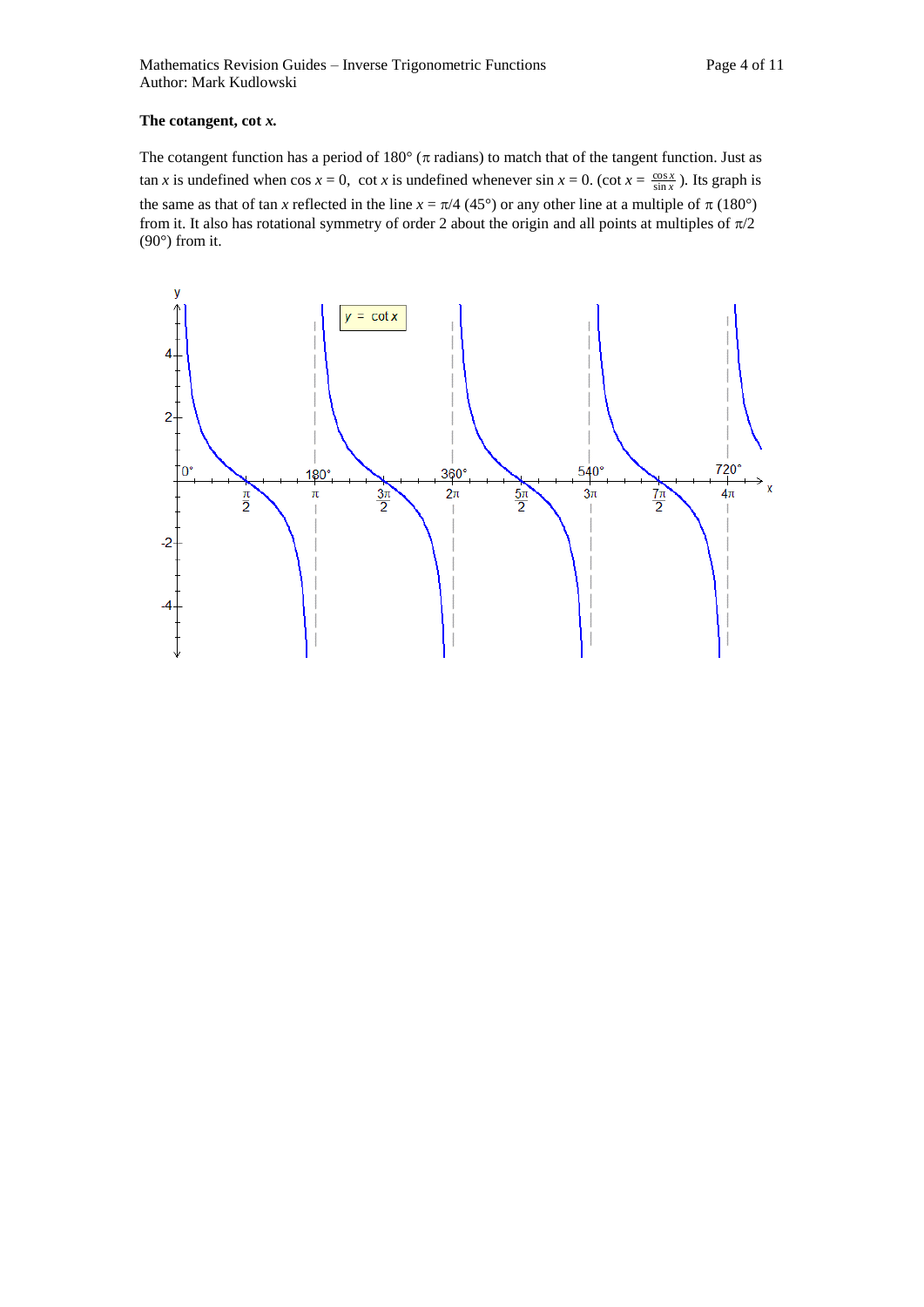## **Inverse Trigonometric Functions.**

If we were to take the graphs of  $y = \sin x$ ,  $y = \cos x$  and  $y = \tan x$  and reflect them in the line  $y = x$ , we would obtain the graphs of  $x = \sin y$ ,  $x = \cos y$  and  $x = \tan y$ .

The resulting graphs are not of valid functions, because the mappings are not one-to-one.

Take the graph of  $x = \sin y$  on the right, where the domain of  $y = \sin x$  is shown for  $-\pi \le y \le \pi$ .

An infinite number of angles can have a sine of 0.5; *one* such angle is  $(\pi/6)$ , but there is also  $(5\pi/6)$  within the domain shown here, and an infinite number of others outside, such as  $(13\pi/6).$ 



We can take the graph of  $x = \cos y$ (right), where the domain of  $y = \cos x$ is shown for  $-\pi \le y \le \pi$ .

Now, an angle of  $(\pi/3)$  has a cosine of 0.5, but then so does  $(-\pi/3)$  in the domain shown here. Again, there are infinitely many other angles having the same cosine outside the domain, such as  $(5\pi/3)$ .

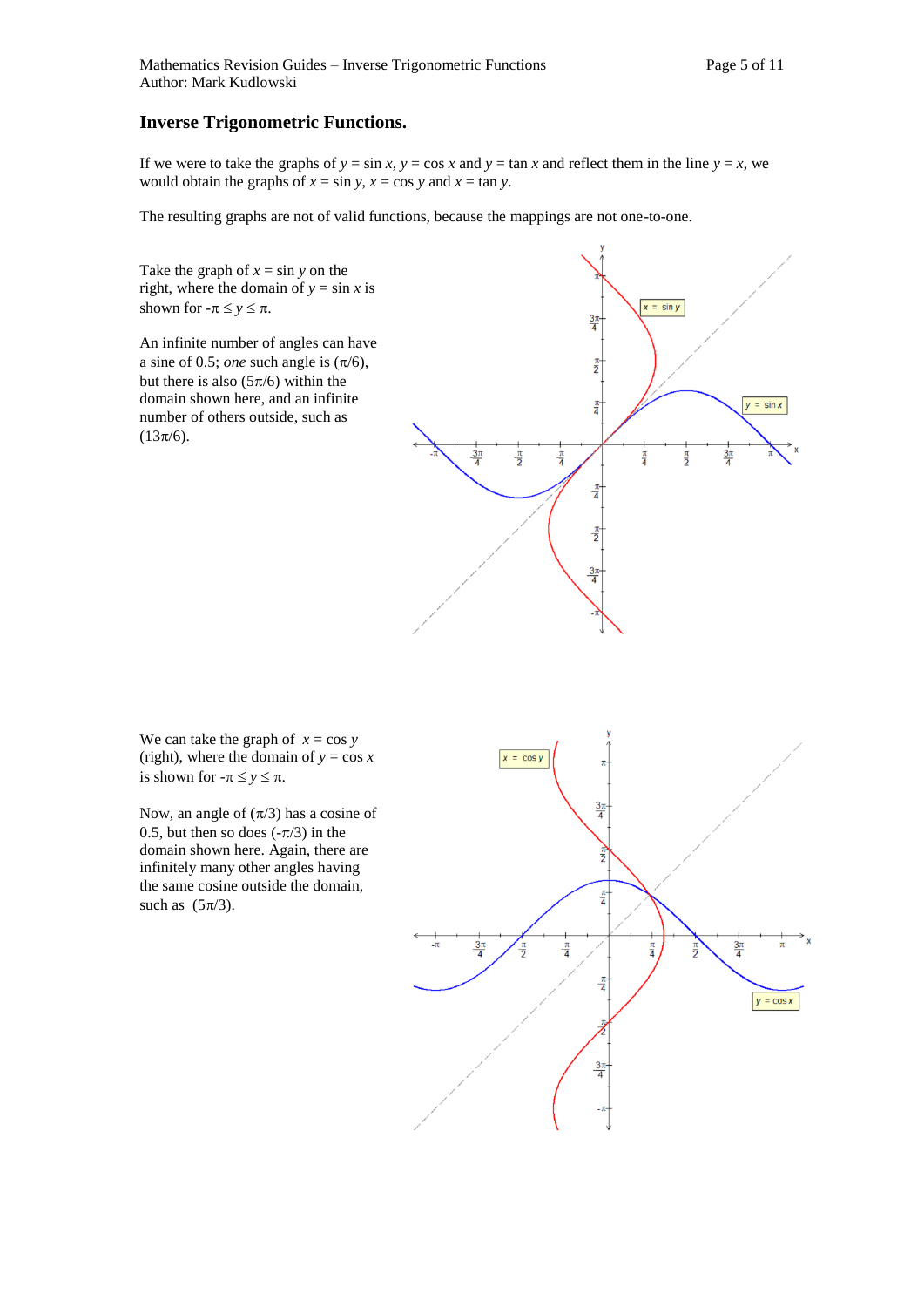We can also take the graph of  $x = \tan y$  (right), where the domain of  $y = \tan x$  is shown for  $-\pi \le y \le \pi$ .

Note how vertical asymptotes on the graph of  $y = \tan x$  have been transformed into horizontal asymptotes on the graph of  $x = \tan y$ .

The angle  $(\pi/4)$  has a tangent of 1, but then so does  $(-3\pi/4)$  (in domain shown here),  $(5\pi/4)$  and infinitely many others.

It is therefore necessary to restrict the domains of the original trigonometric functions so that they would provide valid inverse functions.



It is far more usual to employ radian measure when dealing with the inverse trigonometric functions, especially in calculus, and so the graphs are shown with angles in radians only.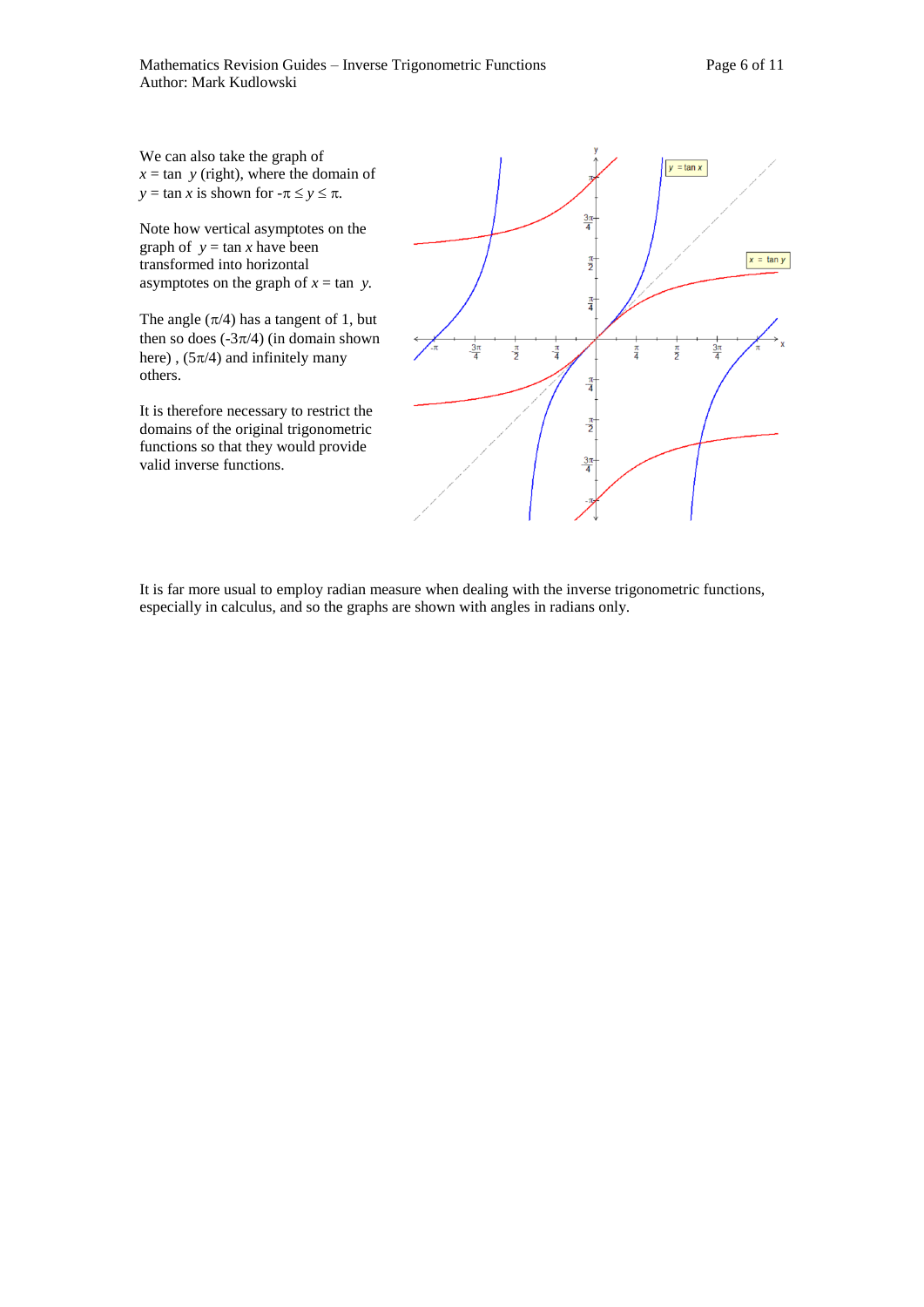## **Inverse sine function,**  $\sin^{-1} x$ **.**

The sine function,  $f(x) = \sin x$ , needs to have its domain restricted to between  $(-\pi/2)$  and  $(\pi/2)$  inclusive so that its inverse would be a valid one-to-one function.

The inverse function ,  $y = f^{-1}(x) = \sin^{-1} x$ , has a domain  $-1 \le x \le 1$ and a range of  $(-\pi/2) \le y \le (\pi/2)$ .



## **Inverse cosine function,**  $\cos^{-1} x$ **.**

The cosine function  $f(x) = \cos x$  would require a similar restriction to provide a valid inverse. This time the domain is restricted to between 0 and  $\pi$  inclusive.

The inverse function ,

 $y = f^{-1}(x) = \cos^{-1} x$ , has a domain  $-1 \le x \le 1$ and a range of  $0 \le y \le \pi$ .

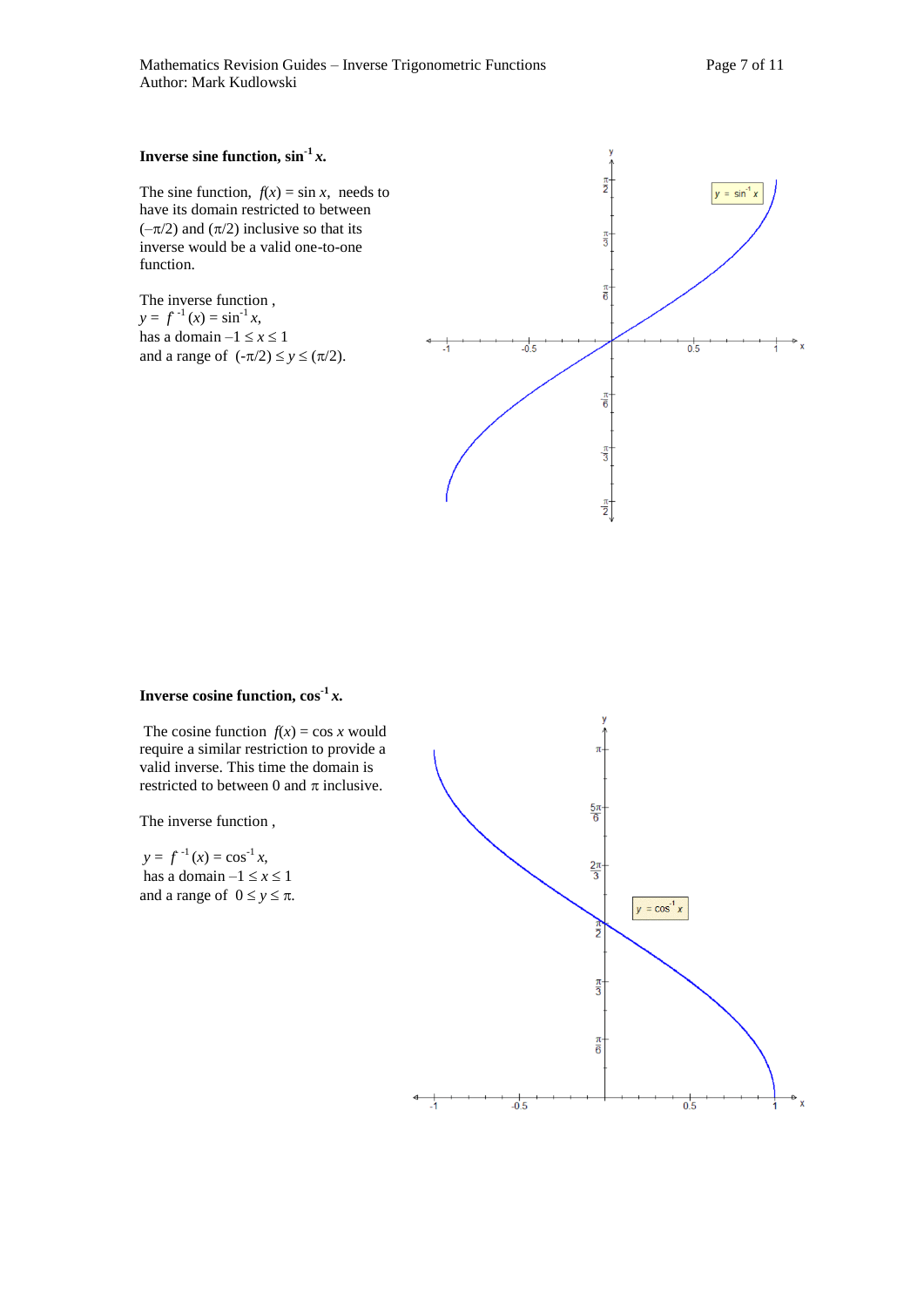## **Inverse tangent function, tan-1** *x***.**

Just as the graph of the tangent function differs markedly from that of the other two functions, so does the graph of its inverse.

The domain of the tangent function  $f(x) = \tan x$  would require *x* to be restricted between  $(-\pi/2)$  and  $(\pi/2)$  (not inclusive) so that its inverse would be a valid one-to-one function.

The inverse function,  $y = f^{-1}(x) = \tan^{-1} x$ , has a domain of all real *x* and a range of  $(-\pi/2) < y < (\pi/2)$ .

There are horizontal asymptotes at  $y = (-\pi/2)$  and  $y = (\pi/2)$ .

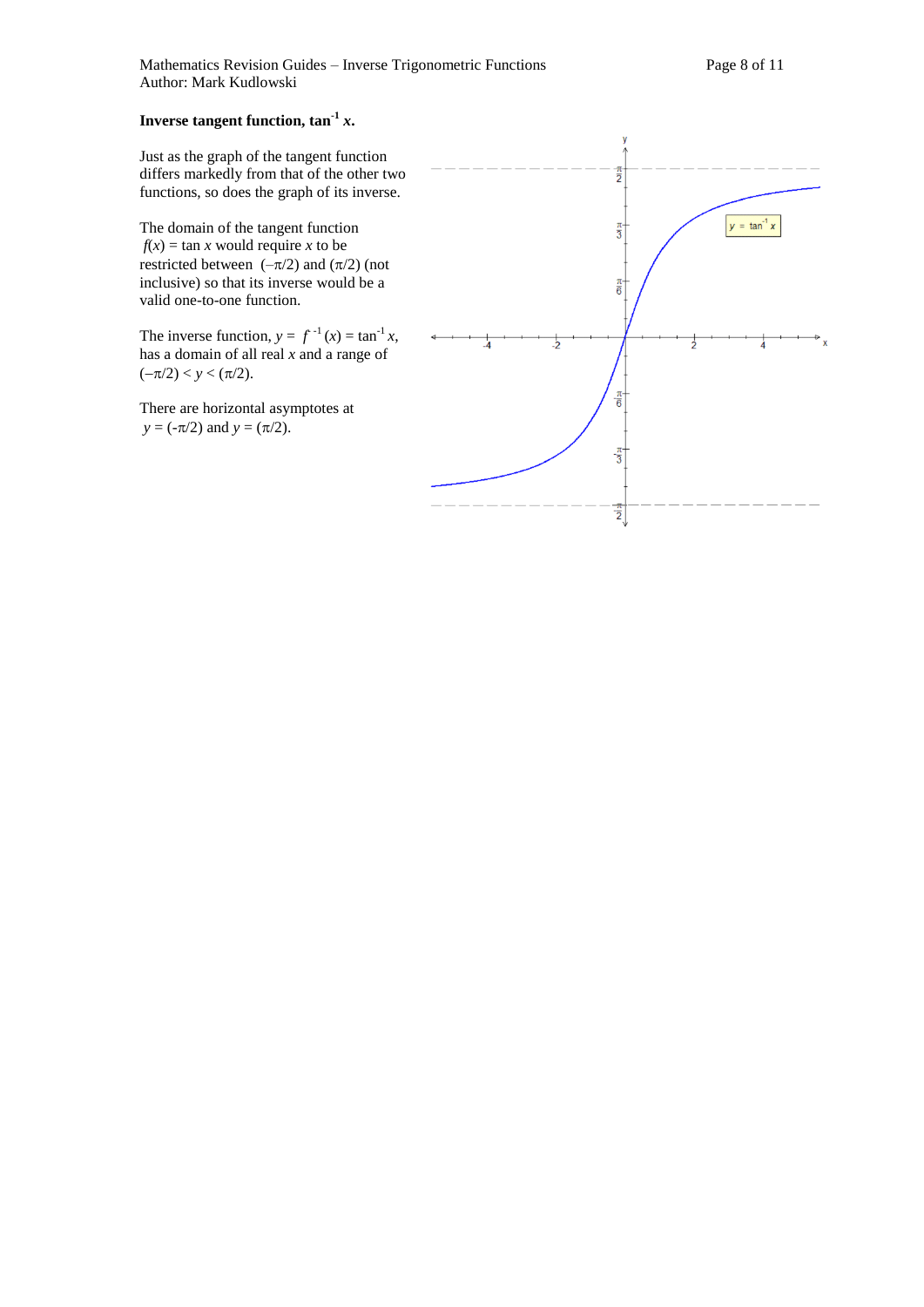## **Transformations of inverse trigonometric functions.**

The graphs of the inverse trigonometric functions can also be transformed like those of other graphs, but range and domain restrictions must be also transformed in most cases.

**Examples (1):** Describe the following transformations, including details of any resulting changes to the range and /or domain:

i) 
$$
y = \sin^{-1} x
$$
 to  $y = \sin^{-1} (x - 1)$ .

ii) 
$$
y = \cos^{-1} x
$$
 to  $y = \cos^{-1} (4x)$ .

iii)  $y = \sin^{-1} x$  to  $y = 3 \sin^{-1} x$ .

iv) 
$$
y = \tan^{-1} x
$$
 to  $y = \pi + \tan^{-1} x$ .

i) The graph of  $y = \sin^{-1} x$  is given an *x-*shift to the right by 1 unit, i.e. a

translation by vector  $\begin{bmatrix} 1 \\ 0 \end{bmatrix}$ Ι  $\lambda$  $\overline{\phantom{a}}$  $\backslash$ ſ 0 1 .

The domain of  $y = sin^{-1}(x - 1)$  is a translation of that of  $y = \sin^{-1} x$  by 1 unit, namely to  $0 \le x \le 2$ .

The range of  $y = \sin^{-1}(x - 1)$  is the same as that of  $y = \sin^{-1} x$ , i.e.  $(-\pi/2) \le y \le (\pi/2)$ .

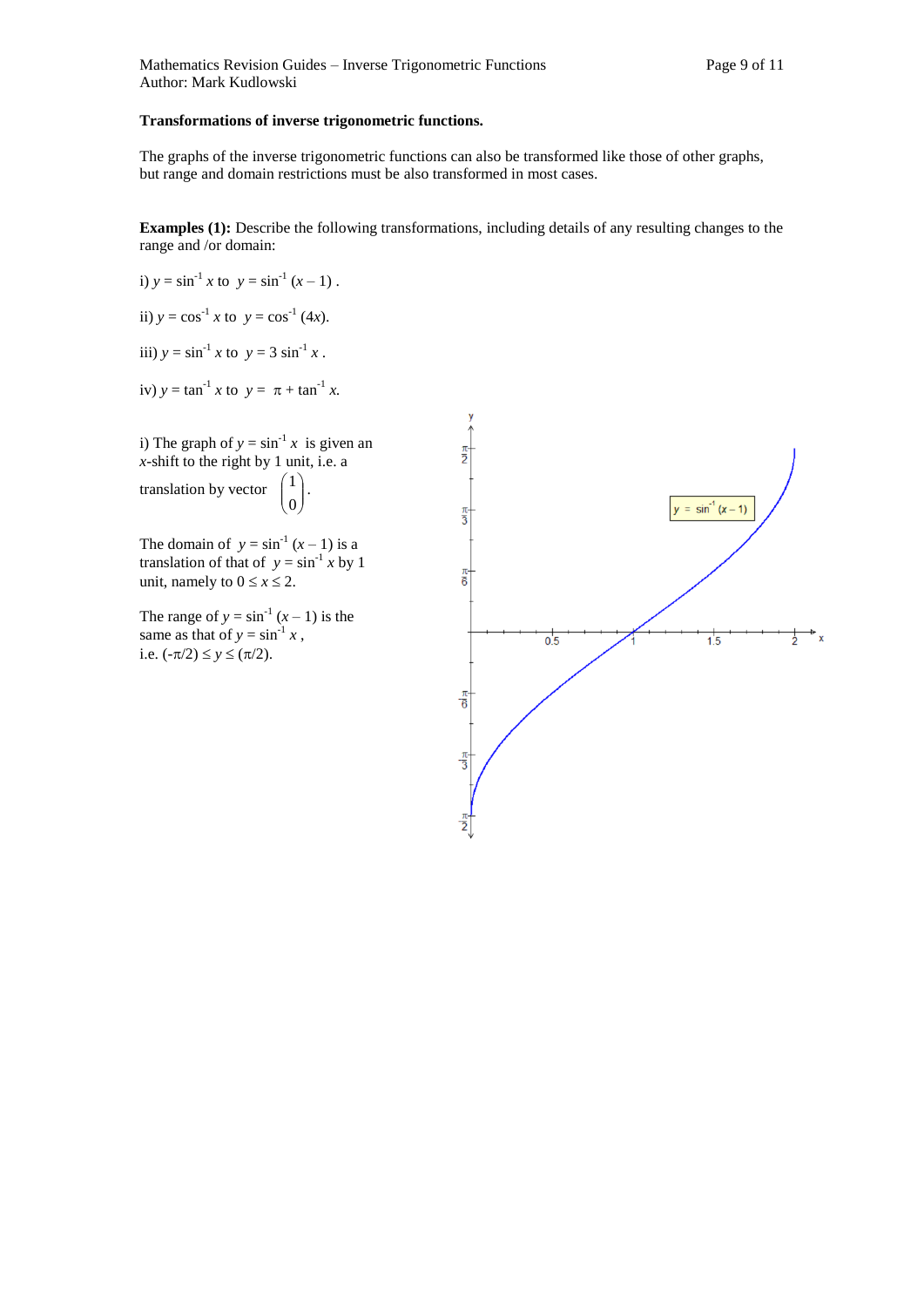ii) Here, the graph of  $y = cos^{-1} x$  has an *x*stretch with scale factor of 4  $\frac{1}{2}$  applied to it.

This stretch also applies to the domain; it is

transformed to 4  $-\frac{1}{x} \leq x \leq$ 4 1 .

The range of  $y = cos^{-1}(4x)$  is the same as that of  $y = \cos^{-1} x$ , i.e. still  $0 \le y \le \pi$ .



iii) In this example, the graph of  $y = \sin^{-1} x$  is stretched in the *y-*direction with a scale factor of 3.

The domain of  $y = 3 \sin^{-1} x$  is the same as that of  $y = \sin^{-1} x - i.e. -1 \le x \le 1$ .

The range of  $y = 3 \sin^{-1} x$  is that of  $y = \sin^{-1} x$ *x,* but additionally stretched with the same scale factor.

In other words it is transformed to  $(-3\pi/2) \le y \le (3\pi/2).$